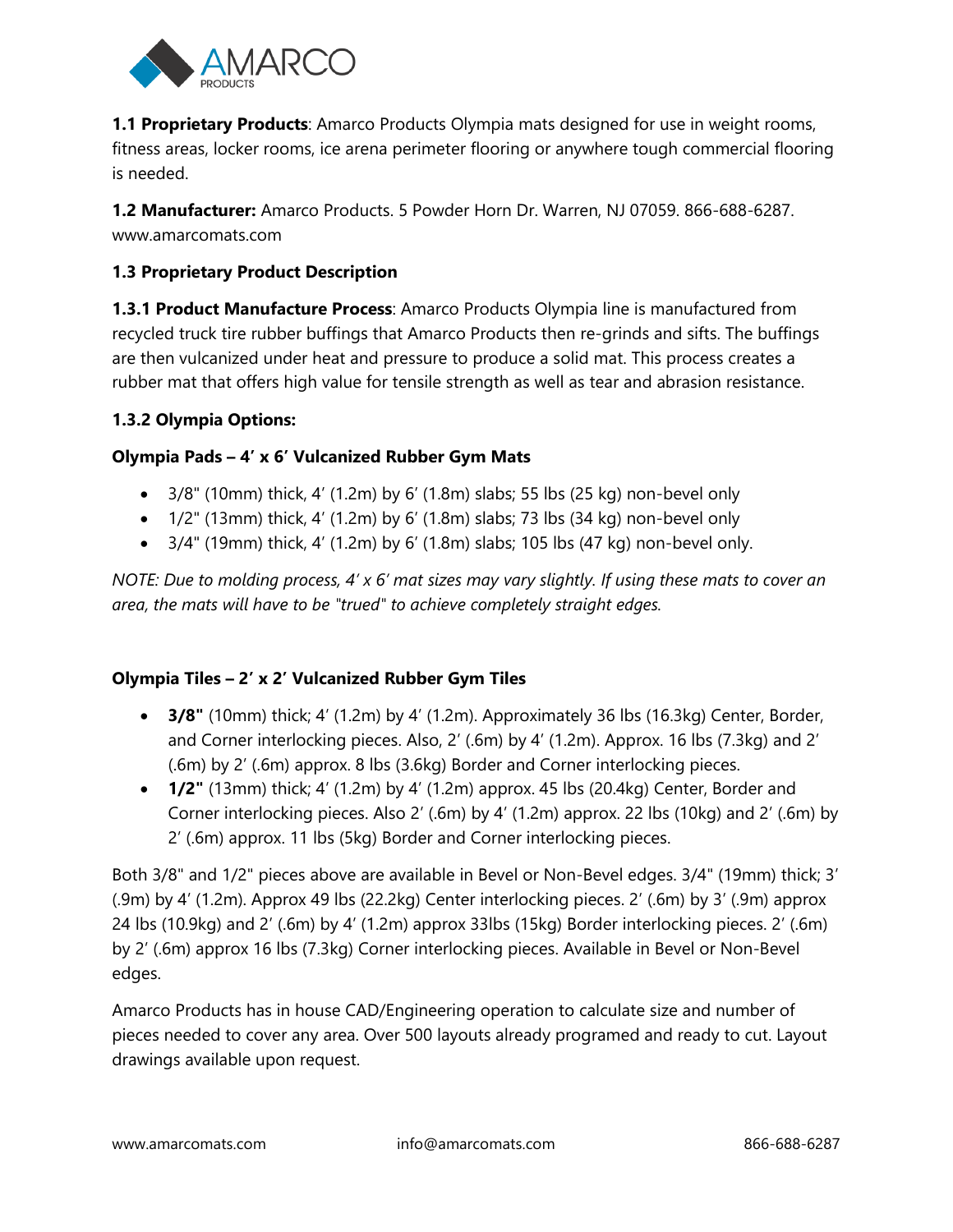

**1.4 Manufacturer Product Recommendations**: Amarco Products' Olympia flooring is intended to be a loose lay product, no adhesive is necessary. Amarco Products Mats and Flooring are not recommended for applications where there is prolonged exposure to direct sunlight (UV) as this will harden the mats over time. It is also not recommended that mats are exposed to any petroleum based products as those will deteriorate rubber.

## **2. PRODUCT TECHNICAL DATA**

### **2.1 Original Compression-Deflection Results**

@20 PSI 5% @50 PSI 10% @150 PSI 20% @750 PSI 50%

### **2.2 Thickness Tolerance**

- 3/8" Mats + .035 1/2" Mats - + .040 3/4" Mats - + .045
- **2.3 Mat Bevels**: 30 degrees trunicated
- **2.4 Specific Gravity**: (H2O=1) 1.12
- **2.5 Density:** LBS/CU FT = 70
- **2.6 R Value:** 1/BTU/HR/SQFT/IN/Deg Fahrenheit=1
- **2.7 Recycled Content**: 94%

#### **2.8 Environmental & Chemical**:

- Abrasion, Creep, Impact, Resistivity GOOD
- Vibration, Sound, Oxidation, Alcohol GOOD
- Water, Insulation, Bacterial Growth GOOD
- Mild Acids and Alkalines GOOD
- Tear, Steam, Weather, Animal/Veg oils FAIR
- Concentrated Acids and Alkalines FAIR
- Ozone, Gasoline, Aromatic Hydrocarbons POOR
- Spike/Skate Traffic VERY

Coefficient of Expansion-IN/IN/Deg Fahrenheit 0.00012

Recycled Rubber Purity: 99.5%

Durometer Tolerance: 60-65

### **3. INSTALLATION**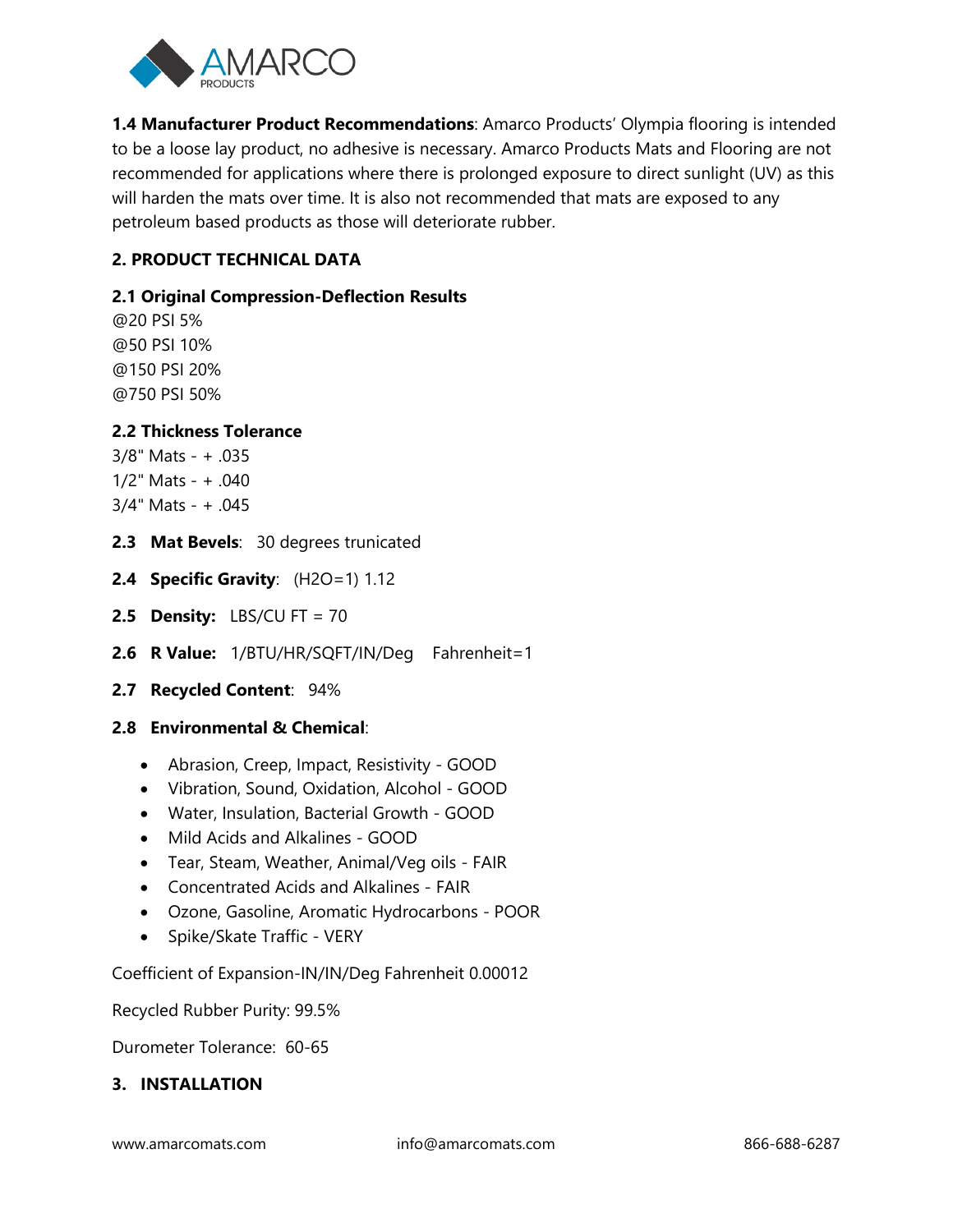

**3.1** The installation of Amarco Products Olympia flooring should not begin until all other construction is completed, especially overhead work and drywall work. If mats or flooring are being placed on newly poured concrete, the concrete must be sealed prior to laying mats down. Subsurface must be smooth, flat and free of all foreign material. Mats should be placed in the area of installation for 24 hours prior to laying them down to make sure they are at same temperature. Written installation instructions are available upon request or found on Amarco Products website.

## **3.2 Olympia Tile installations:**

- If the wall layout contains borders on 2 sides perpendicular to each other, lay those first.
- Fill in rows and columns of center pieces until you get the other two walls.
- $\bullet$  Trim to fit.

Note: when Amarco Products mats are installed, the diamond surface needs to be on top.

### **How to trim the sides:**

- The mats are easy to cut. A good utility knife with a sharp blade, a jigsaw, or a reciprocating saw all work well.
- A good tip is to have silicone or non-petroleum lubricant handy, keeping the blade lubricated will aid in cutting. Be sure to take proper safety precautions when cutting.
- Another helpful tip is to place a wooden  $2 \times 4$  under the mat along the line of the intended cut creating an arch. Cutting along this arch, the mat will have a tendency to split and pull apart more easily as the knife is pulled through the mat.

**Olympia Island**: This type if installation does not require the use of tools. Just fit pieces together. For reference a 31'1" x 29'9" island can be done in 1.5 hours.

### **3.2 Olympia Pad installations:**

Start from a straight edge wall and work your way across the room. These mats just butt up next to each other. Due to the molding process mats are not always perfectly rectangular, some trimming is required, please follow the cutting instructions stated previously. Amarco Products has ability to "true" edges of Olympia Pad mats upon request for an extra charge.

# **4. AVAILABILITY**

**4.1** Available through authorized Amarco Products dealers and distributors both nationally and internationally.

### **5. WARRANTY**

**5.1** Amarco Products guarantees its Olympia rubber flooring for a period of five (5) years against deterioration due to faulty materials or workmanship.